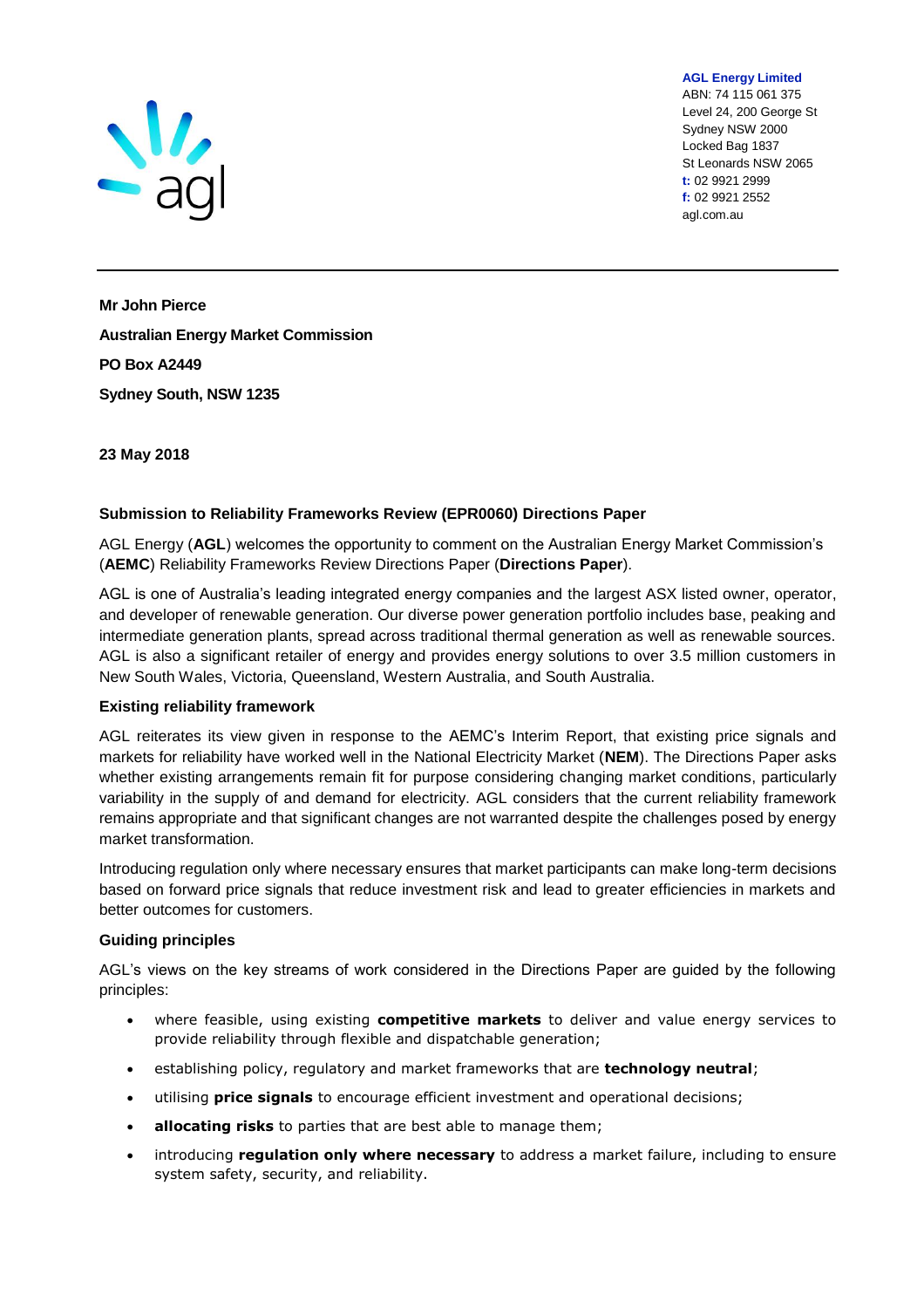

• ensuring an **equal playing field** where providers of competitive products and services, in markets, must compete openly on their merits.

# **1. Forecasting and information provision**

AGL broadly supports the provision of information as a step change to current regulatory arrangements, with a view to improving reliability outcomes. However, any new information provision requirements should be targeted, and clearly linked to serving an end purpose, such as improving reliability.

The accuracy of wind farm and solar plant forecasts impacts the forecast of reliability in the NEM across both operational and longer-term investment horizons. AGL considers that innovation in wind- and solarforecasting technology should be embraced by the Australian Energy Market Operator (**AEMO**), and participants permitted to provide alternative forecasts to Australian Solar Energy Forecasting Systems (**ASEFS**) and the Australian Wind Energy Forecasting Systems (**AWEFS**).

As the Directions Paper notes, AEMO and the Australian Renewable Energy Agency (**ARENA**) recently commenced a voluntary self-forecasting trial for utility-scale wind and solar. Despite the voluntary nature of the trial, the information participants provide from November 2018 onwards will be used by AEMO and therefore could impact the market price. Given the lack of regulatory framework relating to participant provided information under the trial, AGL is concerned about the potential risks from this information being used for determining market outcomes. On this, AGL refers to the Declared Wholesale Gas Market rules as an example of good faith obligations being placed on participant forecasting. Overall, more thought must be given to the potential impacts of voluntary self-forecasting on the wholesale market.

The Directions Paper also asks whether retailers should self-forecast their own load to deal with greater volumes of distributed energy resources (**DER**). AGL appreciates that the impact of DER on the NEM will likely increase over time, but regardless AGL does not support introducing a self-reporting mechanism. AGL does not consider that the sum of self-forecasting data provided by multiple participants would be any more accurate than AEMO's forecast.

Before additional reporting requirements are placed on participants, AGL considers the efficacy of existing obligations must be measured. For example, this is the first year that participants have provided demand side participation information to AEMO. AGL remains sceptical of the benefits this scheme will provide for AEMO forecasting, as the more the market operator tries to anticipate how participants will use demand response, the more likely the triggers for drawing on that demand response will change.

### **2. Day ahead markets**

The introduction of a day ahead market would involve fundamental changes to the NEM, suggesting that there are considerable problems with the current market design that require an acute remedy. AGL does not consider that the NEM needs dismantling and rebuilding, nor does the Directions Paper outline sufficient justification from any party for introducing a day ahead market. AGL ventures that overall, this reform proposal is seeking to solve a non-existent market problem.

The sizeable effort and cost required to implement a day ahead market far outweighs the identified concern of improving information provision. Participants are subject to several obligations to provide information about their intentions to the market through MTPASA, STPASA, unit de-commitment, and rebidding. When these obligations are added together, they represent much of the information that would be available in a day ahead market. Compliance with each of these information requirements is subject to enforcement. If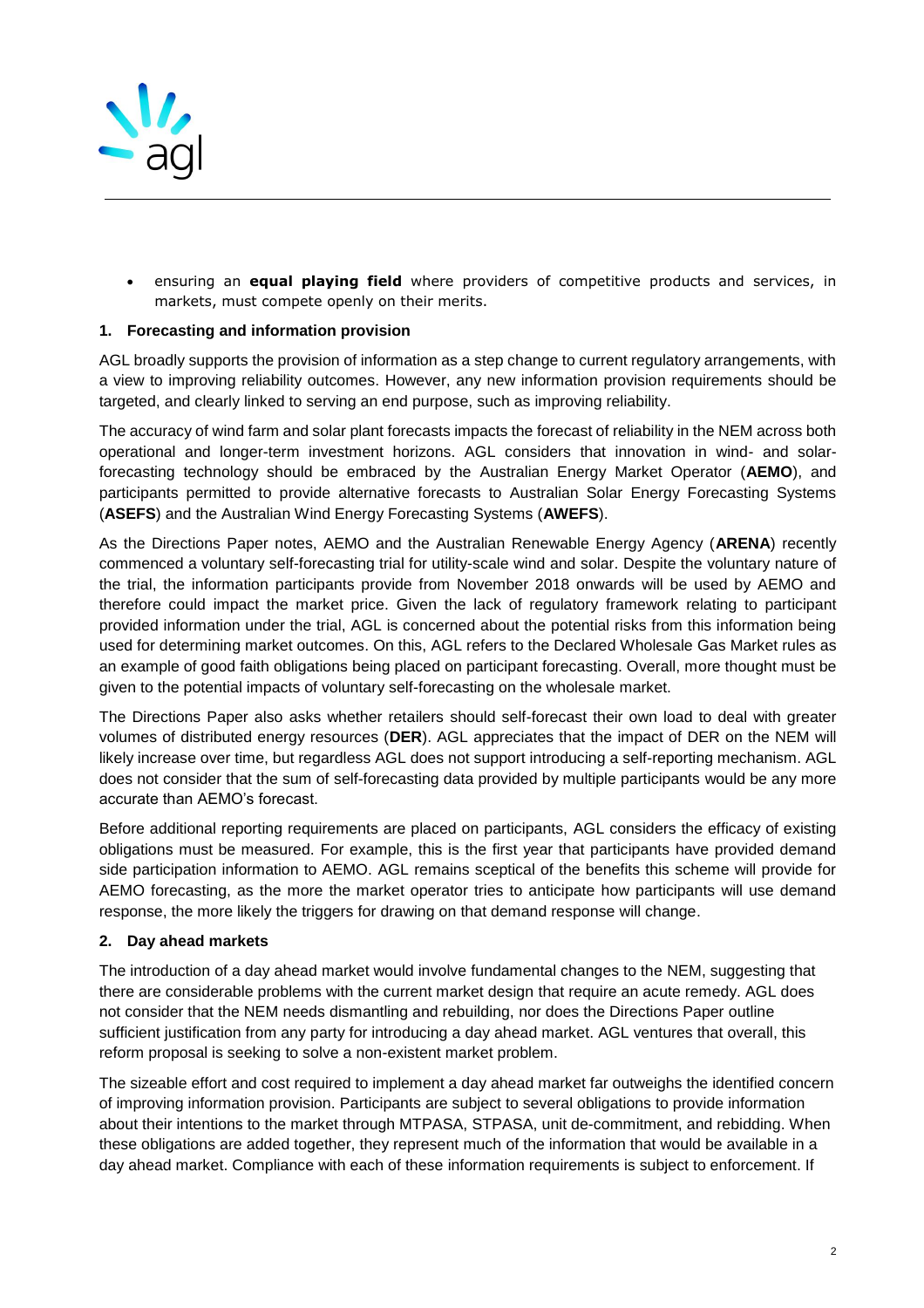

there is significant concern around the information participants are providing, a more appropriate and targeted option to address this would be to revisit existing rules.

In lieu of examining specific deficiencies in the market, the AEMC has considered three objectives for a day ahead market. Objectives 1 and 2 focus on improving the information available to market participants and AEMO. AGL has examined some of the potential benefits outlined in the Directions Paper on these objectives.

The Directions Paper states that an ahead market could incentive participants to provide better information to the market earlier, with deviations from the schedule managed in the real time balancing market. AGL does not support a move away from the flexibility currently afforded to participants in the NEM and considers that the rebidding rules and potential penalties for breach are a sufficient check on participant behaviour when it comes to signalling intention.

With or without an ahead market, market participants are required to consider what the market may do and respond to what it is doing. It is a balance of looking to the future while responding in the present. A day ahead market appears to tilt this balance too far in favour of the future and indicates a lack of trust in how market participants manage their portfolio. Participants are incentivised to make efficient decisions to manage their risks appropriately and to act within regulatory confines. This efficiency results in the lowest end prices for retail customers.

A further potential benefit identified in the Directions Paper is that an ahead market could result in a more accurate demand forecast. AGL does not consider that an ahead market is necessary to make such improvements. As discussed in the preceding section, AGL considers there are targeted regulatory measures that can be applied, which will result in better forecasting information to improve reliability outcomes.

The third objective considered by the AEMC is an ahead market schedule devised to make unit commitment decisions, with the purpose of achieving higher levels of dispatch efficiency. AGL does not at all support an ahead market with such a structure, for several reasons.

Firstly, participants are clearly best placed to make unit commitment decisions, as only they hold all the relevant information underlying these decisions. For example, information about fuel constraints is a critical input, particularly for coal and gas, where supply, transportation, and high internationally linked prices are all factors.

Secondly, centrally controlled scheduling removes market participants' financial incentives to bid their generation efficiently. The market operator would benefit by having increased control, but with no financial incentive to drive its decision making, the market operator is liable to 'overcompensate' under the guise of system security. Additionally, participants would bear the asymmetrical financial risks of the unit commitment decisions, particularly the market price cap.

Importantly, this objective is inconsistent with the current market design principles in cl. 3.1.4 of the NER. Subsection (a)(1) provides for 'minimisation of AEMO decision-making to allow Market Participants the greatest amount of commercial freedom to decide how they will operate in the market'. AGL strongly advocates for the retention of this principle, and its continued embodiment in the regulatory framework.

The Directions Paper itself best sums up why an ahead market is not an appropriate reform option:

*'… discussion of the objectives of an ahead market relies on providing market participants or the system operator with increased certainty, or the appearance of greater certainty.*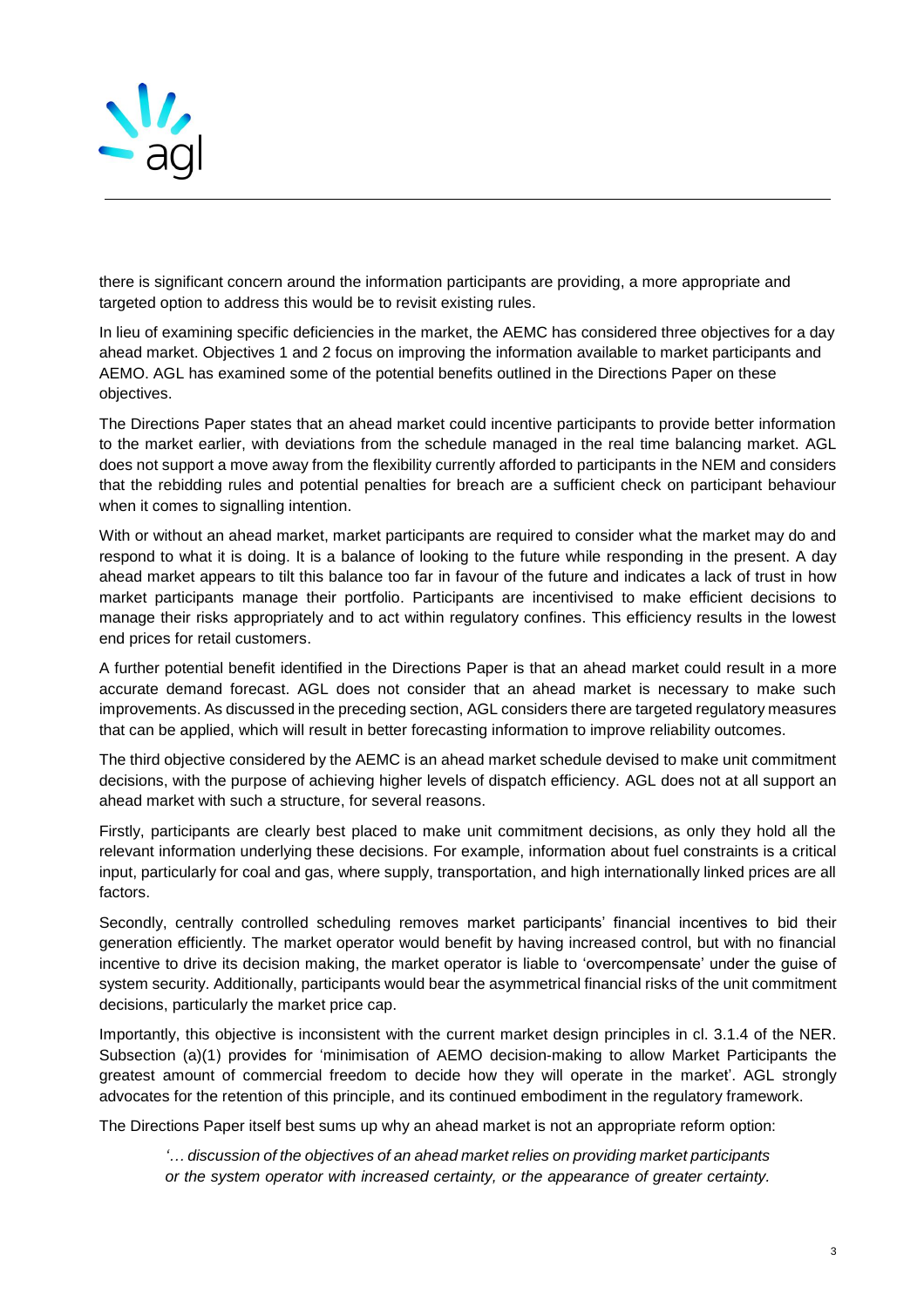

# *However, there will always be some form of inherent uncertainty in electricity markets that cannot be addressed by market design.'*

The NEM largely deals with uncertainty well. AGL agrees that there is some scope for improvement around improved forecasting and increased provision of information. However, a market redesign to introduce an ahead market is an overreaction that seeks to impose full control where such a thing is not possible. On this final point, AGL examined the system events that occurred in South Australia and New South Wales in February 2017 through the lens of a day ahead market. AGL was unable to determine how having a day ahead market in place would have either prevented the events or assisted in mitigating the impacts.

# **3. Wholesale demand response**

AGL considers that wholesale demand response and changes in consumer demand side behaviour can help to maintain a reliable system and may be a more cost-effective option than investing in new peaking generation. However, AGL does not support providing additional incentives for retailers to offer demand response products. AGL strongly believes that regulatory and market frameworks should be technology neutral. This view is consistent with the NER market design principles, which are also referred to above.

AEMC suggests allowing a specialist demand response aggregator and a retailer to engage a single consumer behind a connection point without that being contingent on the original financially responsible market participant. There are two possible mechanisms:

- Transferring the value of the wholesale demand response from the existing FRMP to the aggregator
- Transferring spot market responsibility for demand responsive load from the existing FRMP to an aggregator.

AGL is concerned that these options have not been appropriately measured considering the National Energy Guarantee (**NEG**). Specifically, more thought needs to be given to how these demand response options would link to reliability and emissions guarantees that retailers would be subject to under the NEG, and how this would impact such guarantees if demand response were carved out.

Additionally, given the uncertainty around which regulatory obligations would link to which retail or demand aggregation activities, it is difficult to support these options. For example, would aggregators be subject to the same, or similar, contracting and reporting requirements as retailers? A market based on a level playing field dictates that aggregators should not be able to obtain the benefit of demand response activities, without taking on the responsibilities faced by retailers.

Ultimately, AGL considers that retailers are best placed to draw on demand response. Where a customer offers potential demand response, the retailer's risk is lowered, allowing it to offer a better price to that customer and maximising overall efficiency. When a third party demand response aggregator directly contracts with the customer, the retailer loses visibility of that demand response potential and loses the risk management benefits. Accordingly, the customer pays a higher price to the retailer, instead receiving a financial benefit from the aggregator. This scenario produces an asymetric result where the aggregator reaps all the benefit, while the retailer faces increased risk.